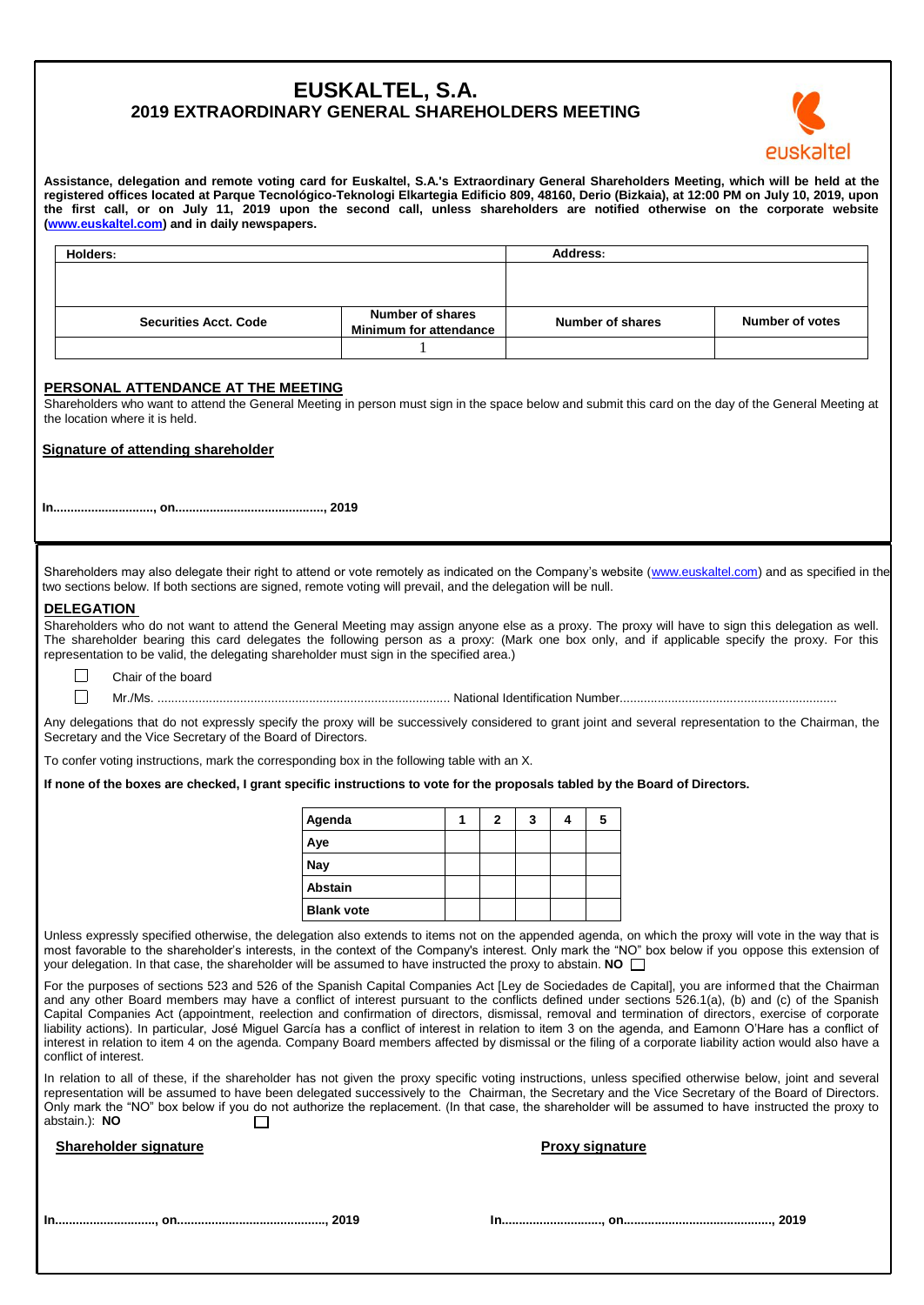# **REMOTE VOTING**

Shareholders who do not want to attend the General Meeting or delegate their votes may vote remotely. Remote voting is not possible on items not on the agenda.

If the shareholder of this card would like to vote by mail, then an X should be marked in the corresponding box to indicate how the votes should be cast. If none of the provided boxes are marked for any of the items on the agenda, then the shareholder will be assumed to vote in favor of the proposals by the Board of Directors

In any case, the rules provided by law, in the Bylaws and in the General Shareholders Meeting Regulations must be followed, in addition to those included on the meeting call and on the Company's website [\(www.euskaltel.com\)](http://www.euskaltel.com/) (put an X in the corresponding boxes):

| Agenda            | 2 | 3 |  |
|-------------------|---|---|--|
| Aye               |   |   |  |
| <b>Nay</b>        |   |   |  |
| <b>Abstain</b>    |   |   |  |
| <b>Blank vote</b> |   |   |  |

Unless expressly indicated otherwise below, for any items not on the attached agenda, joint and several representation will be assumed to have been granted to the Chairman, the Secretary and the Vice Secretary of the Board of Directors. The rules in the "Delegation" section of this card will apply with regard to which way to vote and substitutions in the case of conflicts of interest. Only mark the "NO" box below if you oppose delegation and do not authorize the replacement. (In that case, the shareholder will be assumed to refrain in relation to those proposed resolutions): **NO**  $\Box$ 

## **Signature of the voting shareholder**

**In............................., on..........................................., 2019**

# **PERSONAL DATA PROTECTION**

#### **1. Data processor**

Euskaltel, S.A., a company with registered address at Parque Tecnológico- Teknologi Ekartegia Edificio 809 Derio (Bizkaia), with tax identification number A- 48766695, and telephone number 944011556 ("**Euskaltel**" or the "**Company**") is responsible for processing the personal data provided in this attendance, delegation and voting card and that may be generated within the context of shareholders attending the General Meeting.

The purpose of this clause is to provide shareholders information on their rights under the General Data Protection Regulation, and the details of how Euskaltel processes their data. Shareholders who have any doubts about the processing of their personal data may contact the Company at the following email address: [accionista@euskaltel.com.](../AppData/Local/Microsoft/Windows/INetCache/Content.Outlook/06ZV233Z/accionista@euskaltel.com)

The Company also has a data protection officer who is in charge of protecting the fundamental right to data protection, and who is responsible for compliance with data protection regulations at Euskaltel. The data protection officer's email address is [dpd@euskaltel.com.](../AppData/Local/Microsoft/Windows/INetCache/Content.Outlook/06ZV233Z/dpd@euskaltel.com)

#### **2. Purpose of processing, legal basis and communication of data**

The following table shows:

- The purpose of processing personal data (i.e. the reason why Euskaltel processes personal data).
- The legal basis that allows Euskaltel to process personal data for each of the purposes specified below.
- The recipients of the personal data. To this end, the Company informs shareholders that it will not transfer their personal data to third parties except where required by law (tax authorities, courts, the Spanish Securities and Exchange Commission, etc.) or where expressly specified in the table below. Euskaltel's data processors (i.e. the Company's service providers) may also have access to the personal data to perform their functions that require accessing personal data. The following table indicates the activities performed by Euskaltel's service providers that may have access to personal data.
- Existence of international data transfers.
- Time limits for the storage of data. Personal data will be stored for the time limits indicated in the following table. These data will also be blocked for the mandatory statutes of limitations.

Shareholders may also request a list of the recipients of their data by sending an email t[o accionista@euskaltel.com,](../AppData/Local/Microsoft/Windows/INetCache/Content.Outlook/06ZV233Z/accionista@euskaltel.com) indicating the specific process for which they would like information on the recipients.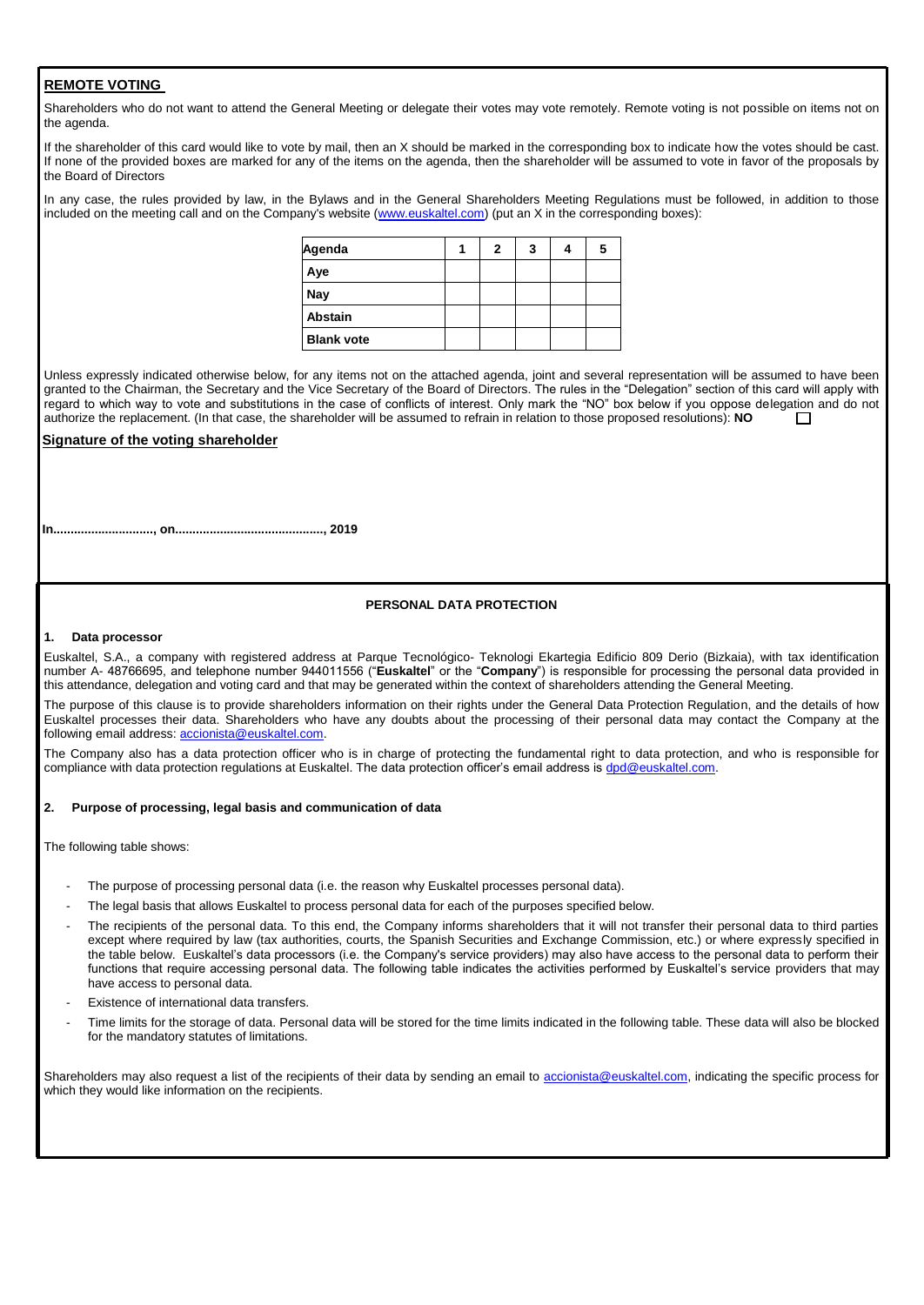#### **Necessary up-to-date information**

| <b>Purpose of processing</b>   | <b>Legal basis</b>         | <b>Recipients</b>         | <b>International</b><br>transfers | <b>Storage time limit</b>        |
|--------------------------------|----------------------------|---------------------------|-----------------------------------|----------------------------------|
| Management<br><b>of</b>        | Legal obligation: section  | The personal data will    | international<br><b>No</b>        | Six years after the close of the |
| shareholders' personal data    | 192 of the Spanish         | be transferred to:        | of<br>transfers<br>the            | financial year<br>when<br>the    |
| attendance<br>the<br>at<br>for | Capital Companies Act      | <b>Notaries</b>           | personal data will be             | General Meeting was held.        |
| General<br>Meeting<br>and      | makes it mandatory to      | public:<br>to             | made.                             |                                  |
| servicing<br>of shareholder    | create a roll of attendees | the<br>prepare            |                                   |                                  |
| rights                         | their capacity as<br>(in   | General                   |                                   |                                  |
|                                | stockholder proxies) to    | Meeting                   |                                   |                                  |
|                                | convene the General        | minutes.                  |                                   |                                  |
|                                | Meeting.<br>That           | The<br>categories<br>of   |                                   |                                  |
|                                | regulation also makes it   | service providers<br>that |                                   |                                  |
|                                | mandatory to manage        | may access the data are   |                                   |                                  |
|                                | and satisfy various rights | technology and systems    |                                   |                                  |
|                                | the<br>associated<br>with  | service providers and     |                                   |                                  |
|                                | of<br>status<br>being<br>a | companies that have       |                                   |                                  |
|                                | shareholder.               | been hired to manage      |                                   |                                  |
|                                |                            | and develop the General   |                                   |                                  |
|                                |                            | Meeting.                  |                                   |                                  |
| Broadcasting and recording     | Legitimate interest: the   | of<br>The<br>categories   | <b>No</b><br>international        | The data will be retained for 2  |
| of the General Meeting         | General Meeting will be    | service providers that    | transfers<br>of<br>the            | with<br>years<br>to<br>comply    |
|                                | retransmitted<br>and       | may access the data are   | personal data will be             | broadcasting obligations.        |
|                                | recorded to comply with    | technology and systems    | made.                             |                                  |
|                                | the Spanish Securities     | service providers and     |                                   |                                  |
|                                | Exchange<br>and            | companies that have       |                                   |                                  |
|                                | Commission's Code of       | been hired to manage      |                                   |                                  |
|                                | Good Governance for        | and develop the General   |                                   |                                  |
|                                | Listed Companies.          | Meeting.                  |                                   |                                  |

All of the fields in the attendance, delegation and voting card must be filled in, and any omissions in them may make it impossible to attend the General Meeting. To ensure the information provided to the Company is always up-to-date and error-free, shareholders must notify Euskaltel, as soon as possible, of any changes and rectifications to their personal data that may occur, by contacting the following email address: [accionista@euskaltel.com.](../AppData/Local/Microsoft/Windows/INetCache/Content.Outlook/06ZV233Z/accionista@euskaltel.com) Shareholders may also update their [\(accionista@euskaltel.com\)](../AppData/Local/Microsoft/Windows/INetCache/Content.Outlook/06ZV233Z/accionista@euskaltel.com)personal data at that email address.

### **3. Data subjects' rights**

Shareholders may exercise the following rights:

- (i) The right to access their personal data to see which ones are being processed and the processing that is being performed with them.
- (ii) The right to rectify any inaccurate personal data.
- (iii) The right to have their personal data erased when possible.
- (iv) The right to request to have the processing of their personal data limited if the accuracy, legality or need to process their data is in doubt. In that case, Euskaltel may retain their data to lodge or defend itself against claims.
- (v) The right to oppose processing of their personal data, if the processing basis indicated as the legitimating interest from those in the table is the legitimate interest. The Company will stop processing the data unless it has an overriding legitimate interest or to prepare, lodge and defend against claims.

Shareholders may exercise their rights by attaching confirmation of their identity (national identification card or equivalent ID) at any time free of charge by sending an email to [accionista@euskaltel.com,i](../AppData/Local/Microsoft/Windows/INetCache/Content.Outlook/06ZV233Z/accionista@euskaltel.com)ndicating the rights they would like to exercise and their identifying information. Shareholders who believe Euskaltel has not processed their personal data properly may contact the data protection officer at the email address [dpd@euskaltel.com.](../AppData/Local/Microsoft/Windows/INetCache/Content.Outlook/06ZV233Z/dpd@euskaltel.com) However, shareholders are also entitled to file claims with the Spanish Data Protection Agency if they think data protection laws have been breached in the processing of their personal data.